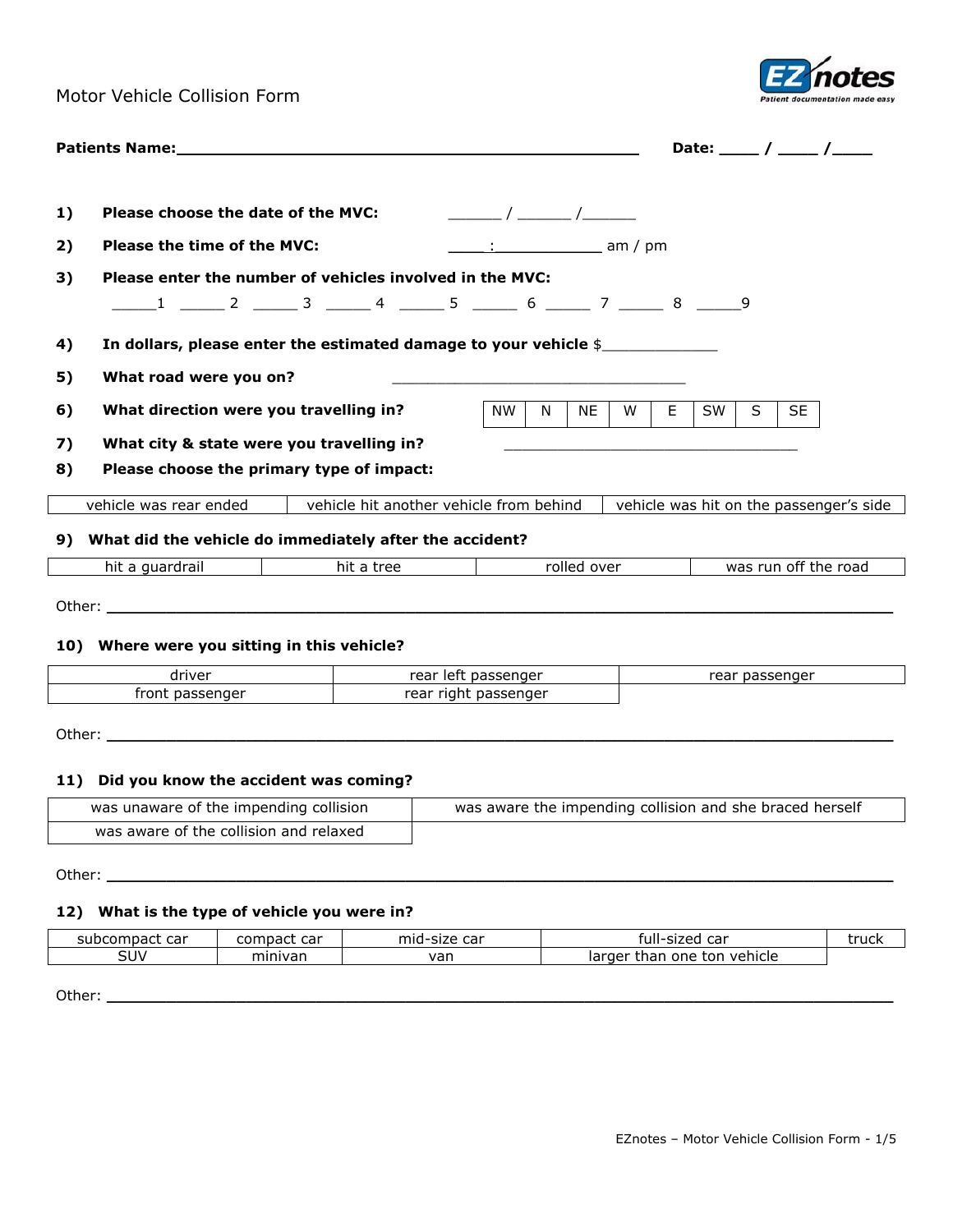

### **13) At the time of impact, your vehicle was:**

| dowr<br>slowing | sneer.<br>ш | -----<br>זר | moving<br>speeg<br>---<br>aa<br>r.<br>. <del>.</del> |
|-----------------|-------------|-------------|------------------------------------------------------|
|                 |             |             |                                                      |

# **14) At impact the other vehicle involved was:**

Other: **\_\_\_\_\_\_\_\_\_\_\_\_\_\_\_\_\_\_\_\_\_\_\_\_\_\_\_\_\_\_\_\_\_\_\_\_\_\_\_\_\_\_\_\_\_\_\_\_\_\_\_\_\_\_\_\_\_\_\_\_\_\_\_\_\_\_\_\_\_\_\_\_\_\_\_\_\_\_\_**

| down<br>slowir | gaining speed | ------<br>toppe. | speed<br>steady<br>$-+$<br>nc<br>o |
|----------------|---------------|------------------|------------------------------------|
|----------------|---------------|------------------|------------------------------------|

Other: **\_\_\_\_\_\_\_\_\_\_\_\_\_\_\_\_\_\_\_\_\_\_\_\_\_\_\_\_\_\_\_\_\_\_\_\_\_\_\_\_\_\_\_\_\_\_\_\_\_\_\_\_\_\_\_\_\_\_\_\_\_\_\_\_\_\_\_\_\_\_\_\_\_\_\_\_\_\_\_**

# **15) During and after the crash, what happened to your vehicle?**

| straight<br>kept<br>aoina | .<br>front of her<br>aoing straight hitting a car in l<br>kept | another vehicle<br><b>hit</b><br>bv<br>was |
|---------------------------|----------------------------------------------------------------|--------------------------------------------|
| around<br>spun            | stationary<br>hit a<br>object<br>and<br>around<br>spun         |                                            |

Other: **\_\_\_\_\_\_\_\_\_\_\_\_\_\_\_\_\_\_\_\_\_\_\_\_\_\_\_\_\_\_\_\_\_\_\_\_\_\_\_\_\_\_\_\_\_\_\_\_\_\_\_\_\_\_\_\_\_\_\_\_\_\_\_\_\_\_\_\_\_\_\_\_\_\_\_\_\_\_\_**

### **16) Did you lose consciousness during the accident?**

| remained conscious throughout entire accident<br>lost consciousness during the accident |  |
|-----------------------------------------------------------------------------------------|--|
|-----------------------------------------------------------------------------------------|--|

Other: <u>**with the complete of the complete of the complete of the complete of the complete of the complete of the complete of the complete of the complete of the complete of the complete of the complete of the complete of </u>** 

### **17) How was your head positioned during the accident?**

| head facing forward      | head turned to the left  | head turned to the<br>riaht | head facing upward   | head facing<br>downward |
|--------------------------|--------------------------|-----------------------------|----------------------|-------------------------|
| head facing to the right | head facing to the right | head facing left and        | head facing left and |                         |
| and upward               | and downward             | upward                      | downward             |                         |

Other: **\_\_\_\_\_\_\_\_\_\_\_\_\_\_\_\_\_\_\_\_\_\_\_\_\_\_\_\_\_\_\_\_\_\_\_\_\_\_\_\_\_\_\_\_\_\_\_\_\_\_\_\_\_\_\_\_\_\_\_\_\_\_\_\_\_\_\_\_\_\_\_\_\_\_\_\_\_\_\_**

## **18) How was your torso positioned during the accident?**

| torso positioned<br>forward | torso positioned to the<br>left | torso positioned to<br>the right | torso extended      | torso flexed |
|-----------------------------|---------------------------------|----------------------------------|---------------------|--------------|
| torso flexed with           | torso extended with             | torso flexed with left           | torso extended with |              |
| right rotation              | right rotation                  | rotation                         | left rotation       |              |

Other: <u>**with the complete of the complete of the complete of the complete of the complete of the complete of the complete of the complete of the complete of the complete of the complete of the complete of the complete of </u>** 

#### **19) How were your hands positioned during the accident?**

| left hand on the | right hand on the   | both hands on the   | left hand on        | right hand on |
|------------------|---------------------|---------------------|---------------------|---------------|
| steering wheel   | steering wheel      | steering wheel      | dashboard           | dashboard     |
| both hands on    | hand on the seat in | hands resting along | hands on ceiling of |               |
| dashboard        | front               | side                | the car             |               |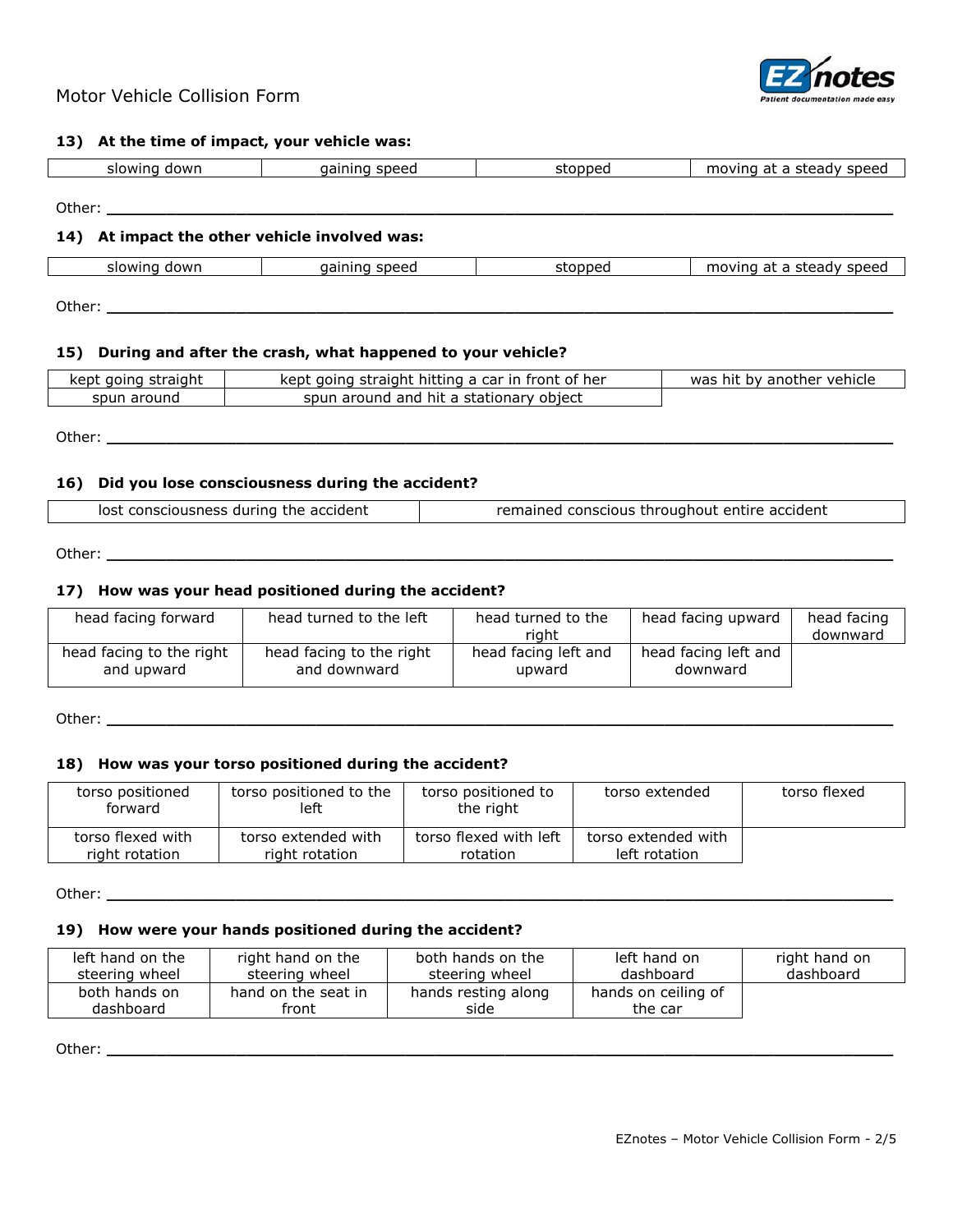

## **20) Did your head hit any of the following?**

| `shielu<br>win<br>.nasr             | wheel<br>пc          | door<br>side | - - - - - -<br>mnoaru<br>- 1 | ا ہے م<br>ıno<br>⊂⊑⊞. |
|-------------------------------------|----------------------|--------------|------------------------------|-----------------------|
| <b>---</b><br>rrame<br>$\mathbf{a}$ | passenger<br>another | seat         | window<br>side               |                       |

Other: **\_\_\_\_\_\_\_\_\_\_\_\_\_\_\_\_\_\_\_\_\_\_\_\_\_\_\_\_\_\_\_\_\_\_\_\_\_\_\_\_\_\_\_\_\_\_\_\_\_\_\_\_\_\_\_\_\_\_\_\_\_\_\_\_\_\_\_\_\_\_\_\_\_\_\_\_\_\_\_**

#### **21) Did your face hit any of the following?**

| MË                      | wheel<br>r÷.<br>مصد<br>'nc  | door<br>side | $-$<br>…∪Uaru<br>ua | .<br>coi.<br>ınc<br>ᄕ |
|-------------------------|-----------------------------|--------------|---------------------|-----------------------|
| ---<br><br>чань.<br>.aı | another<br>issenger<br>من ر | seat         | window<br>side      |                       |

Other: **\_\_\_\_\_\_\_\_\_\_\_\_\_\_\_\_\_\_\_\_\_\_\_\_\_\_\_\_\_\_\_\_\_\_\_\_\_\_\_\_\_\_\_\_\_\_\_\_\_\_\_\_\_\_\_\_\_\_\_\_\_\_\_\_\_\_\_\_\_\_\_\_\_\_\_\_\_\_\_**

### **22) Did your shoulders hit any of the following?**

| win<br>------<br>ек<br>- 11 | ---<br>neel<br>$   -$<br>эı | door<br>sido | .<br>IJа<br>.              | . .<br>ceilinc |
|-----------------------------|-----------------------------|--------------|----------------------------|----------------|
| $\sim$<br>oч.               | .<br>nnr<br>ле<br>.         | cop'<br>ししし  | ndow<br><b>MIL</b><br>sıar |                |

Other: **\_\_\_\_\_\_\_\_\_\_\_\_\_\_\_\_\_\_\_\_\_\_\_\_\_\_\_\_\_\_\_\_\_\_\_\_\_\_\_\_\_\_\_\_\_\_\_\_\_\_\_\_\_\_\_\_\_\_\_\_\_\_\_\_\_\_\_\_\_\_\_\_\_\_\_\_\_\_\_**

### **23) Did your neck hit any of the following?**

| wır<br>shield            | wheel<br>eering<br>$\sim$<br>steel | door<br>side | --------<br>snooard<br>ud | <br>$\sim$ |
|--------------------------|------------------------------------|--------------|---------------------------|------------|
| ~~~<br>rame <sup>.</sup> | another<br>passenger               | seat         | window<br>side            |            |

Other: **\_\_\_\_\_\_\_\_\_\_\_\_\_\_\_\_\_\_\_\_\_\_\_\_\_\_\_\_\_\_\_\_\_\_\_\_\_\_\_\_\_\_\_\_\_\_\_\_\_\_\_\_\_\_\_\_\_\_\_\_\_\_\_\_\_\_\_\_\_\_\_\_\_\_\_\_\_\_\_**

#### **24) Did your chest hit any of the following?**

| <b>WING</b><br>"shielu<br>пc | wheel<br>--<br>пc    | door<br>side | noaru<br>71    | . .<br>ا ا ہے م<br>ınc<br>ce II |
|------------------------------|----------------------|--------------|----------------|---------------------------------|
| ~~~<br>rame '<br>.a.         | passenger<br>anothei | seat         | window<br>side |                                 |

Other: **\_\_\_\_\_\_\_\_\_\_\_\_\_\_\_\_\_\_\_\_\_\_\_\_\_\_\_\_\_\_\_\_\_\_\_\_\_\_\_\_\_\_\_\_\_\_\_\_\_\_\_\_\_\_\_\_\_\_\_\_\_\_\_\_\_\_\_\_\_\_\_\_\_\_\_\_\_\_\_**

#### **25) Did your hips hit any of the following?**

| wind<br>$\mathbf{a}$ $\mathbf{b}$ $\mathbf{a}$<br>snieid | ino<br>wheel<br>.<br>コレコレ | door<br>side | -------<br>ה ווסטניי | .<br>∩≏i<br>$\cdots$<br>iinc |
|----------------------------------------------------------|---------------------------|--------------|----------------------|------------------------------|
| carframe                                                 | another<br>ssenaer        | sea          | window<br>siae       |                              |

Other: **\_\_\_\_\_\_\_\_\_\_\_\_\_\_\_\_\_\_\_\_\_\_\_\_\_\_\_\_\_\_\_\_\_\_\_\_\_\_\_\_\_\_\_\_\_\_\_\_\_\_\_\_\_\_\_\_\_\_\_\_\_\_\_\_\_\_\_\_\_\_\_\_\_\_\_\_\_\_\_**

#### **26) Did your knees hit any of the following?**

| windshield                   | r÷.<br>wheel<br>$\sim$ $\sim$ $\sim$ $\sim$ $\sim$<br>ा∟<br>.<br>コピ | door<br>side | 'ashboard<br>ua | <br>ا د<br><b>INC</b> |
|------------------------------|---------------------------------------------------------------------|--------------|-----------------|-----------------------|
| ~~~<br>trame<br>$\mathbf{a}$ | anothei<br>passenger                                                | c≙at<br>Juu  | window<br>side  |                       |

Other: **\_\_\_\_\_\_\_\_\_\_\_\_\_\_\_\_\_\_\_\_\_\_\_\_\_\_\_\_\_\_\_\_\_\_\_\_\_\_\_\_\_\_\_\_\_\_\_\_\_\_\_\_\_\_\_\_\_\_\_\_\_\_\_\_\_\_\_\_\_\_\_\_\_\_\_\_\_\_\_**

### **27) Did your feet hit any of the following?**

| wind<br>dshield | ` <b>≏ring w</b> .<br>wheel<br>сt<br>≏≏ | door<br>side | ,<br>boare<br>ua | ceilinc |
|-----------------|-----------------------------------------|--------------|------------------|---------|
| carframe        | passenger<br>another                    | seat         | window<br>side   |         |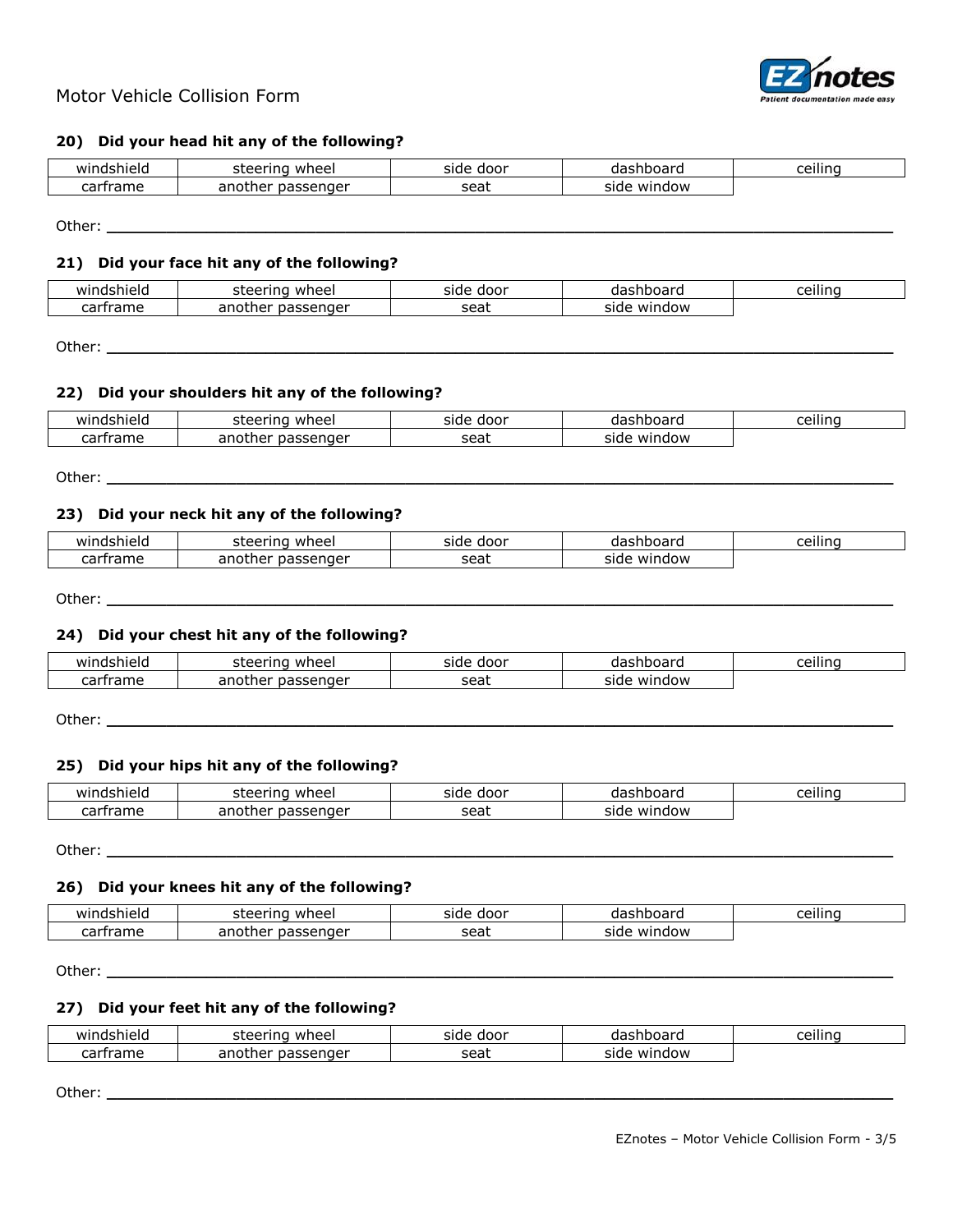

# Motor Vehicle Collision Form

## **28) What kind of headrests were in your vehicle?**

| movable fixed head restraints | restraints<br>movable head<br>fixed<br>non | restraints<br>no<br>head |
|-------------------------------|--------------------------------------------|--------------------------|
|                               |                                            |                          |

Other: **\_\_\_\_\_\_\_\_\_\_\_\_\_\_\_\_\_\_\_\_\_\_\_\_\_\_\_\_\_\_\_\_\_\_\_\_\_\_\_\_\_\_\_\_\_\_\_\_\_\_\_\_\_\_\_\_\_\_\_\_\_\_\_\_\_\_\_\_\_\_\_\_\_\_\_\_\_\_\_**

## **29) Where was your headrest positioned on your head?**

| at the top of the back of head   | at the middle height of the bad of<br>head | at the lower portion of the back of<br>head |
|----------------------------------|--------------------------------------------|---------------------------------------------|
| at the level of the back of neck | at the level of the shoulder blades        |                                             |

Other: **\_\_\_\_\_\_\_\_\_\_\_\_\_\_\_\_\_\_\_\_\_\_\_\_\_\_\_\_\_\_\_\_\_\_\_\_\_\_\_\_\_\_\_\_\_\_\_\_\_\_\_\_\_\_\_\_\_\_\_\_\_\_\_\_\_\_\_\_\_\_\_\_\_\_\_\_\_\_\_**

### **30) Did you have your seatbelt on?**

| was wearing a shoulder strap seat belt            | was wearing a lap belt seat belt       | was in a baby car seat         |  |  |  |
|---------------------------------------------------|----------------------------------------|--------------------------------|--|--|--|
| was not wearing her seatbelt                      | cannot remember is she had a seat belt | was in a booster seat          |  |  |  |
|                                                   | on                                     |                                |  |  |  |
| Did you slide out of your seatbelt?<br><b>31)</b> |                                        |                                |  |  |  |
| slid out of seatbelt                              | remained in seatbelt                   | partially slid out of seatbelt |  |  |  |

Other: **\_\_\_\_\_\_\_\_\_\_\_\_\_\_\_\_\_\_\_\_\_\_\_\_\_\_\_\_\_\_\_\_\_\_\_\_\_\_\_\_\_\_\_\_\_\_\_\_\_\_\_\_\_\_\_\_\_\_\_\_\_\_\_\_\_\_\_\_\_\_\_\_\_\_\_\_\_\_\_**

## **32) What was damaged in your vehicle?**

| windshield       | steering wheel | dashboard          | seat frame      |
|------------------|----------------|--------------------|-----------------|
| side window      | rear window    | mirror             | knee bolster    |
| rear bumper      | trunk          | completely totaled | front left door |
| front right door | back left door | back right door    | none            |

Other: **\_\_\_\_\_\_\_\_\_\_\_\_\_\_\_\_\_\_\_\_\_\_\_\_\_\_\_\_\_\_\_\_\_\_\_\_\_\_\_\_\_\_\_\_\_\_\_\_\_\_\_\_\_\_\_\_\_\_\_\_\_\_\_\_\_\_\_\_\_\_\_\_\_\_\_\_\_\_\_**

#### **33) Choose the items that dented inward during the accident?**

|  | door<br>side | .<br>. .<br>าเ<br>ш<br>. .<br>- | rioor<br>ooaro | none |
|--|--------------|---------------------------------|----------------|------|
|--|--------------|---------------------------------|----------------|------|

Other: **\_\_\_\_\_\_\_\_\_\_\_\_\_\_\_\_\_\_\_\_\_\_\_\_\_\_\_\_\_\_\_\_\_\_\_\_\_\_\_\_\_\_\_\_\_\_\_\_\_\_\_\_\_\_\_\_\_\_\_\_\_\_\_\_\_\_\_\_\_\_\_\_\_\_\_\_\_\_\_**

#### **34) Choose the doors that would not open as a result of accident?**

|  | 3.7.7<br>חרז<br>sitie |  | . | - - |
|--|-----------------------|--|---|-----|
|--|-----------------------|--|---|-----|

Other: **\_\_\_\_\_\_\_\_\_\_\_\_\_\_\_\_\_\_\_\_\_\_\_\_\_\_\_\_\_\_\_\_\_\_\_\_\_\_\_\_\_\_\_\_\_\_\_\_\_\_\_\_\_\_\_\_\_\_\_\_\_\_\_\_\_\_\_\_\_\_\_\_\_\_\_\_\_\_\_**

 $\Gamma$ 

#### **35) How did you go to the hospital?**

| 2m <sub>i</sub><br>ambulance | copter<br>helic | $\sim$<br>police<br>cd                       |
|------------------------------|-----------------|----------------------------------------------|
| herself<br>drove             | walkir<br>ınd   | hospital<br>didr.<br>aο<br>$N_{\ell}$<br>. . |